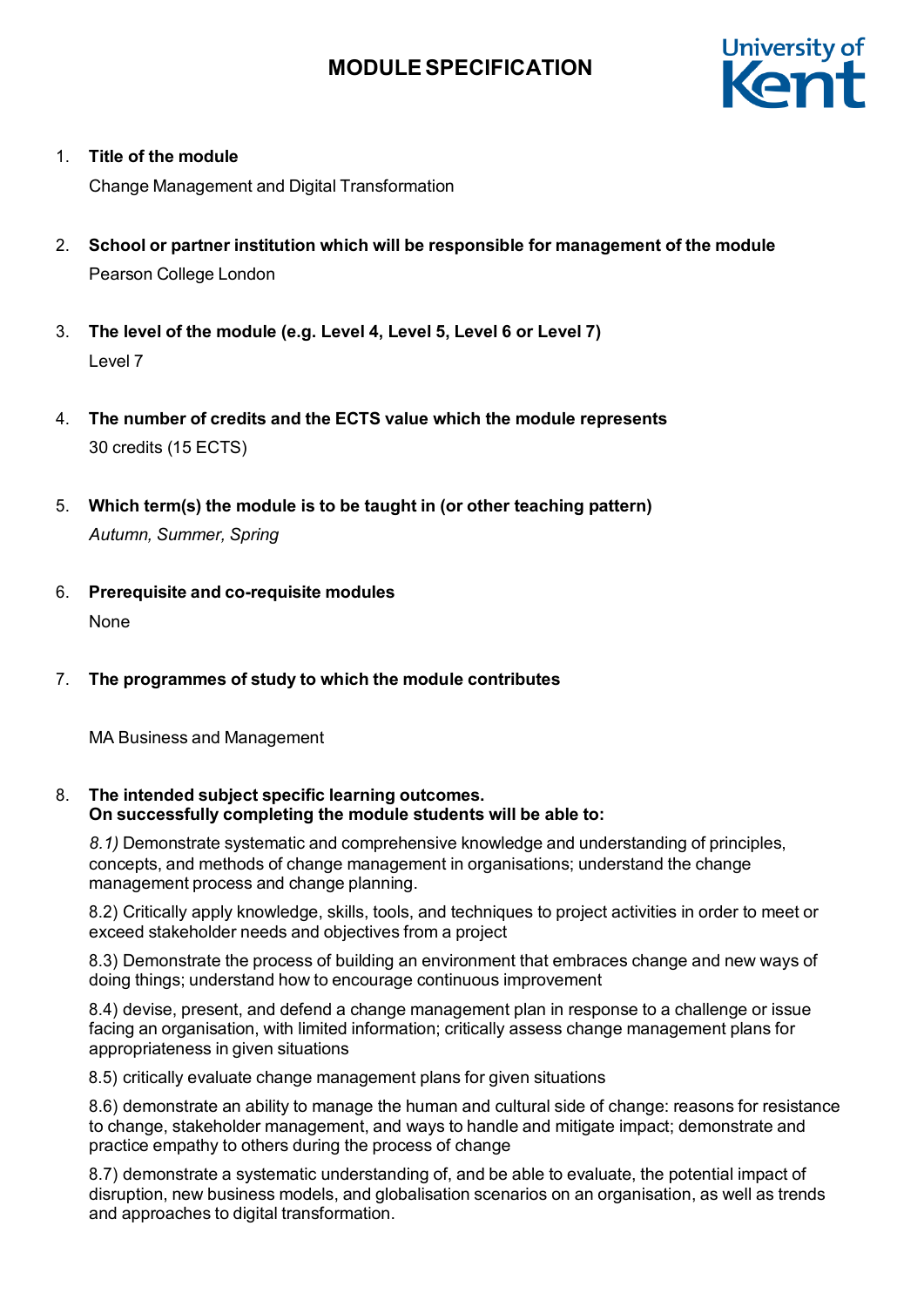

# 9. **The intended generic learning outcomes.**

### **On successfully completing the module students will be able to:**

9.1) work as a team on a project, negotiating an agreement for common approach to a given problem and collaboratively create recommendations and make presentation as a team

9.2) deal with complex issues both systematically and creatively, make sound judgements in the absence of complete data, and communicate conclusions clearly to specialist and non-specialist audiences

9.3) apply the methods and techniques that they have learned to review, consolidate, extend and apply their knowledge and understanding, and to initiate and carry out projects

## 10. **A synopsis of the curriculum**

### Aims of the module:

This module will enable learners to develop the capacity and knowledge to effect meaningful change in an organisation. In particular the module will focus on the substance of digital transformation within organisations and facilitate reflection on how successful transformations occur.

### Overview of syllabus:

The primary objective of this module is to further develop change management knowledge and skills in a digital world and equip students with the tools to manage it. Both macro (organisation) and micro (individual) levels of change will be covered. Special emphasis is to be given to the human/people aspect of change and digital transformation. Through use of case studies and workplace project, students will learn how to lead change through their actions and through others and devise change management plans best suited for organisation and type of change. Students' leadership styles will be explored from change angle and this course hopes to raise the level of empathy students demonstrate to others during the process of change.

The learning outcomes for this module are aligned to change management practitioner competency framework of the Change Management Institute as well as CIM Senior Leader Master's degree apprenticeship.

Topics include:

- 1. Process of change
	- Types of change facing organisations
		- Kotter's eight steps of change and current change management tools
		- Case study on change (to be selected from industry with a speaker)

### 2. Human aspects of change

- Kubler-Ross change curve and empathy during change process
- Buildng supportive and open culture
- Impact of change on teams and workplace relationships
- Reflection on past personal experiences with change
- Personal leadership style
- 3. Tools to manage change
	- Application of Kotter's framework
	- Programme management principles
	- Stakeholder management techniques
- 4. Organisational change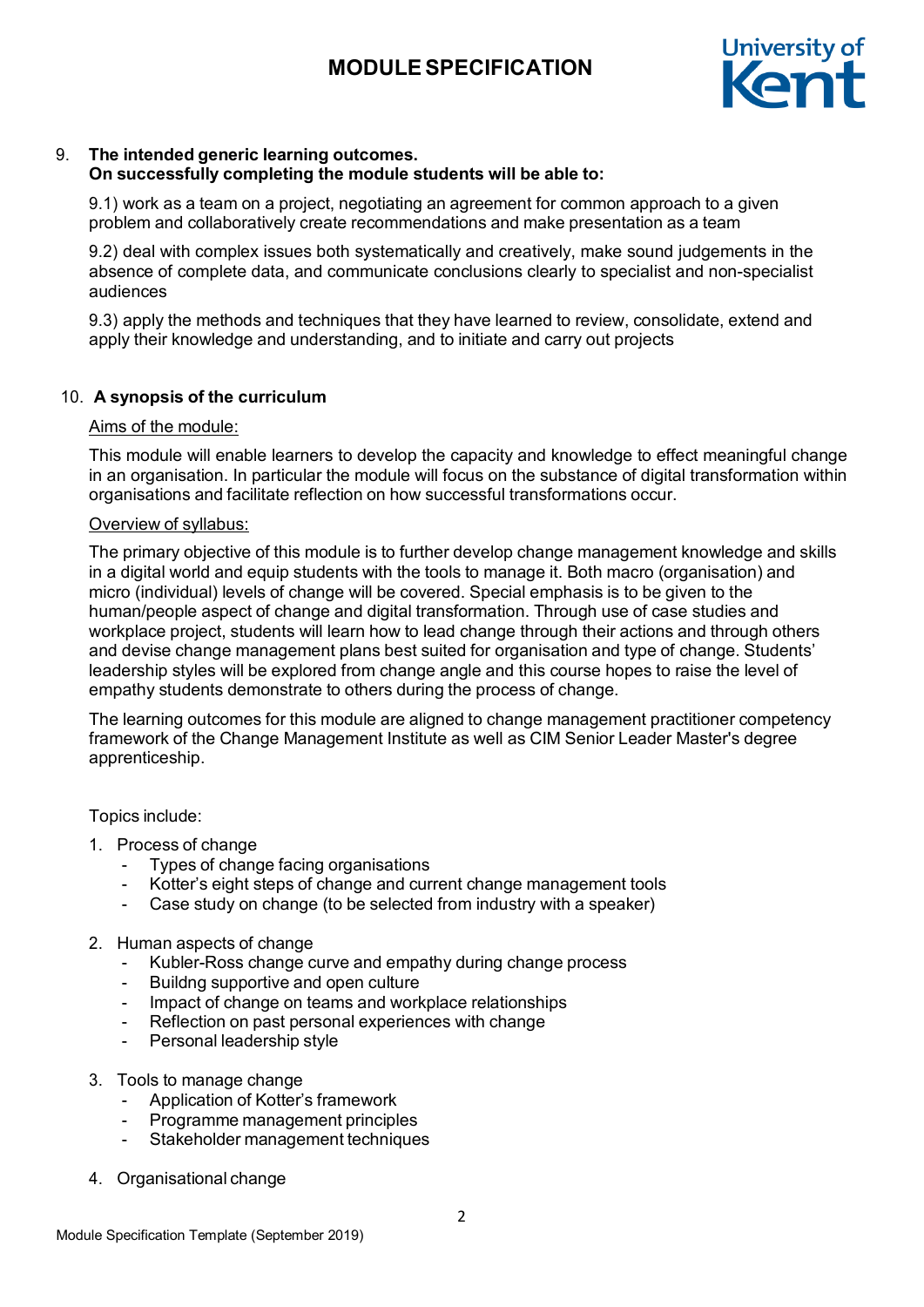

- New business models and structures
- 5. Emerging and non-linear change management
- 6. Digital transformation
- Digital transformation and strategy
- Integration models
- Case studies

Applying and integrating the knowledge - team presentations on group case study and individual presentation on workplace project

### 11. **Reading List (Indicative list, current at time of publication. Reading lists will be published annually)**

- J Hayes, The Theory and Practice of Change Management. 3<sup>rd</sup> edition - Palgrave Macmillan, 2010 or  $4<sup>th</sup>$  edition coming in 2018

- J. Kotter, Leading change. Harvard Business School Press, 2012

- HBR's 10 Must Reads on Change. Harvard Business Review Press, 2011 or selection of more recent articles from Change Management topic by Harvard Business Review

- S. Johnson, Who moved my cheese. G. P. [Putnam's](https://www.google.co.uk/search?q=g.p.%2Bputnam%27s%2Bsons&stick=H4sIAAAAAAAAAOPgE-LUz9U3MMwxSslQ4gIxTQuzUlKStNQyyq30k_NzclKTSzLz8_TLizJLSlLz4svzi7KLrQpKk3IyizNSiwDYuTh2QQAAAA&sa=X&ved=0ahUKEwi-4-zoxtnJAhXDbhQKHW6-ADcQmxMIpAEoATAS) Sons, 1998 – book or movie on youtube

- D. Rogers, The Digital Transformation Playbook: Rethink Your Business for the Digital Age. Columbia Business School Publishing, 2016

- B. Ewenstein, W. Smith, and A. Sologar, Changing Change Management. McKinsey and Company article, July 2015

- CIPD, Transformational change: theory and practice topic: Landing transformational change: Closing the gap between theory and practice report and case studies. CIPD website, 2015

- A selection of further articles and case studies to be added to the reading list as appropriate for team project and assignments.

### *12.* **Learning and Teaching methods**

This module will be taught by mix of seminars, personal study and a mentored workplace project will take place during the module, which will focus on a change project within a real organisation.

Lectures will provide the necessary knowledge, seminars will focus on applying the concepts learned through discussions, group exercises, case studies, peer to peer learning, and presentations, and group project will enable integration of the knowledge gained throughout the course.

Given high level of practical experience of students on this module, the learning will focus around peer to peer and reflective learning. Students will be expected to give feedback to each other frequently.

### **Mentored workplace project**

The work-based project for this module will take place over a minimum of 4 weeks in a workplace setting under regular mentorship from the module tutor.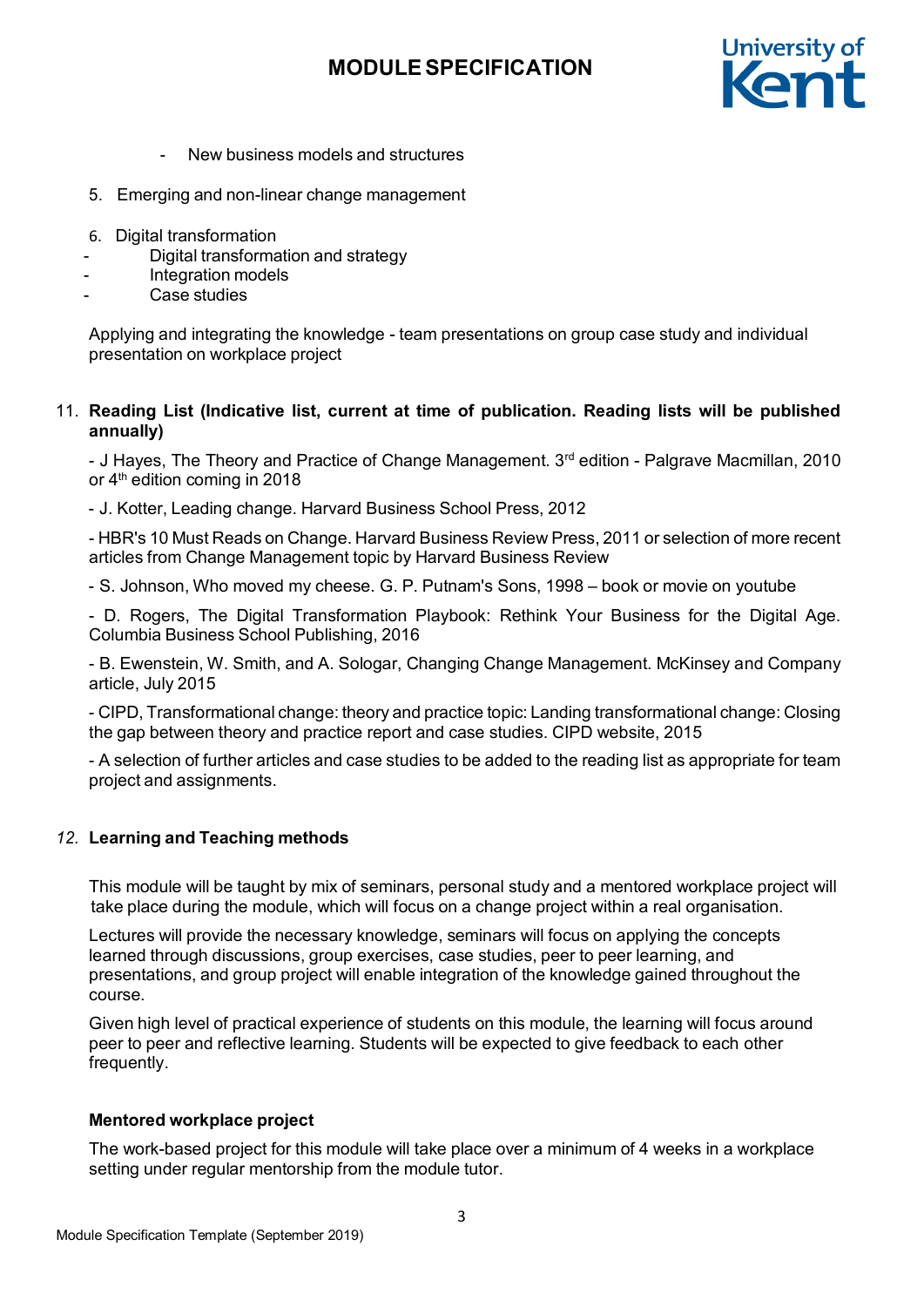

During this project learners will undertake a change project linked to digital transformation in an organisation. Each project will be bespoke to the individual and their chosen organisation but will include the following elements:

- Identification of an area or issue within an organisation that may benefit from digital enhancement.
- The design of a plan to lead on a project or initiative within a workplace or external setting to implement the change.
- Reflection of the effectiveness of the plan and the initial stages of its execution, incorporating external feedback where possible.

As the workplace project period is likely to be too short to experience a change programme from the beginning to end, it will usually focus on applying concepts, gaining more awareness of the dynamics during change, and reflection on the individual and others' styles. Students are expected to apply concepts from the course, think through personal lessons learned while "taking others on a journey" and create a change management plan for a selected challenge in the organisation.

### **Course structure**

|                                  | Synchronous<br>format                             | <b>Blended format</b>                                                                       | <b>Topics</b>                                                                                                                      |
|----------------------------------|---------------------------------------------------|---------------------------------------------------------------------------------------------|------------------------------------------------------------------------------------------------------------------------------------|
| Phase 1                          | Interactive<br>seminars                           | 4 hours asynchronous<br>tuition Synchronous<br>interactive<br>seminars                      | Change management process, tools<br>and approaches<br>Organisational<br>change Group                                               |
| Phase 2                          | Interactive<br>seminars                           | Synchronous interactive<br>seminars                                                         | Human aspects of<br>change Group exercises<br>Digital transformation strategy                                                      |
| Phase 3                          | Group project                                     | Synchronous interactive<br>seminars                                                         | Digital transformation processes<br>Workplace learning<br>project preparation                                                      |
| Phase 4                          | Interactive<br>seminars and<br>peer<br>discussion | Synchronous interactive<br>seminars and peer<br>discussion                                  | Individual presentations on<br>workplace project<br>Case study followed by<br>peer discussion                                      |
| Phase 5                          | Interactive<br>seminars<br>Peer<br>discussion     | 3 hours asynchronous<br>tuition Synchronous<br>interactive seminars and<br>peer discussion. | Review of change management<br>theory<br>Case study followed by<br>group summative exercise<br>Reflections and planning next steps |
| 4-6 week<br>Workplace<br>project | Workplace<br>project                              | Workplace project                                                                           | Regular scheduled meetings with<br>teacher/coach/mentor/peer during this<br>period                                                 |

Summary of hours

| Interactive seminars and peer discussion | 35 hours |
|------------------------------------------|----------|
|                                          |          |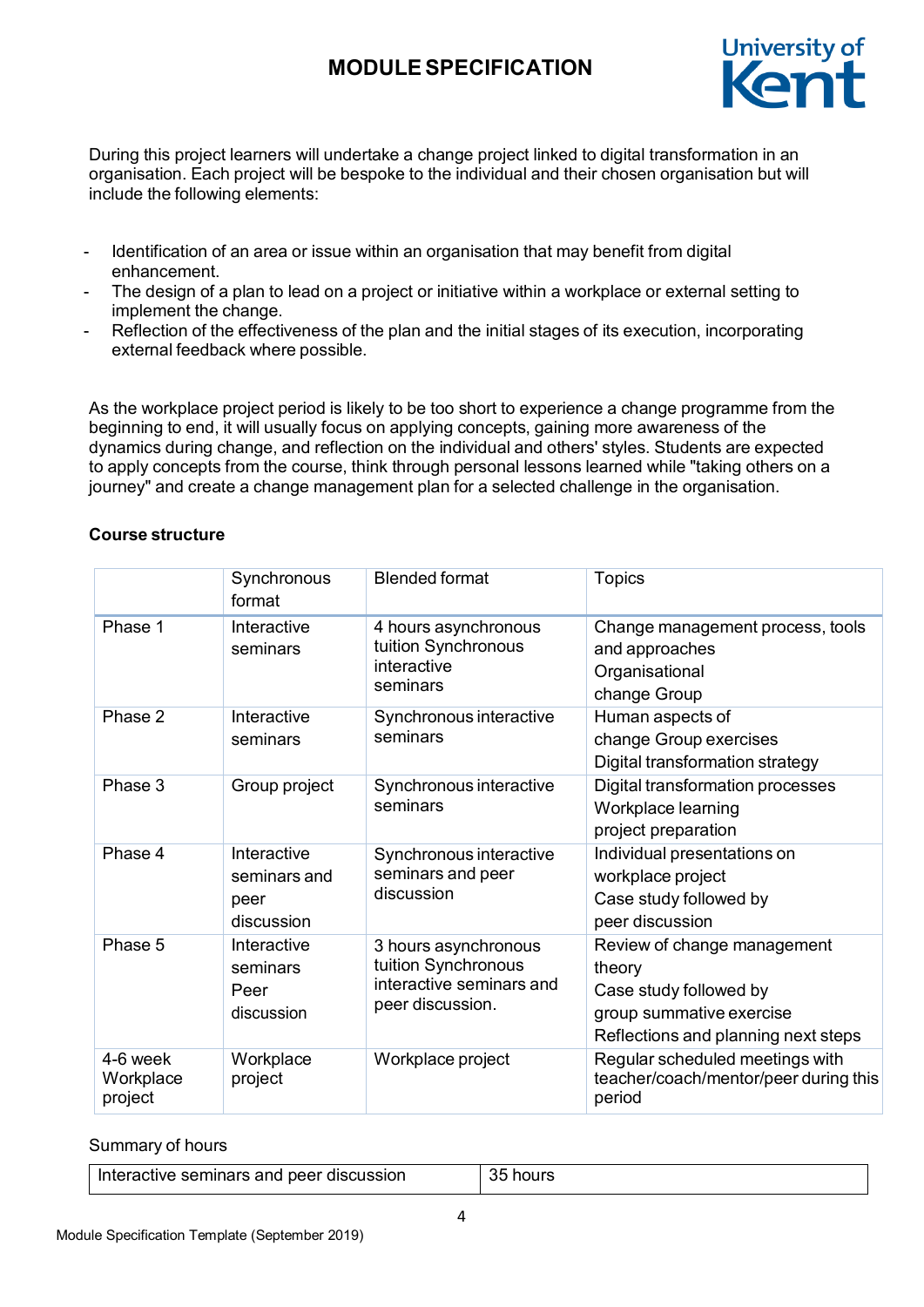

| Independent study and assignments | 223 hours |
|-----------------------------------|-----------|
| Mentored workplace project        | 42 hours  |
| Total                             | 300 hours |

| <b>Module</b>                                      | <b>Total taught</b><br>hours | <b>Synchronous taught hours</b><br>under face to face and live<br>online modes | <b>Synchronous:</b><br>asynchronous taught<br>hours under blended<br>mode |
|----------------------------------------------------|------------------------------|--------------------------------------------------------------------------------|---------------------------------------------------------------------------|
| Change Management<br>and Digital<br>Transformation | 35 hours                     | 35 hours                                                                       | 28 hours: 7 hours                                                         |

### *13.* **Assessment methods.**

### 13.1 Main assessment methods:

The assignments aim to help students reflect on how they applied the knowledge learned in the course and create plans for their development as leaders and managers.

This module will be assessed by:

- \* 15 minute in class group presentation based on case study provided on same day (25% of overall grade)
- \*\*5 minute in class individual presentation based on workplace project during phase 4 (15% of overall grade)
- \*\*3,000 word individual report based on the mentored workplace project (60% of overall grade)

\*Group project will be evaluated via a presentation by a team based on a case study provided on the same day - the final phase of tuition. Learners will review the case study in the class with a tutor and/or industry expert acting as the client. Groups (maximum of 5 per team) will then be given 2 hours to prepare a 15 minute consultancy style presentation based on the case study before the groups present to the client.

### \*\* Individual report and presentation based on workplace project:

- $\Box$  The individual presentation will precede the written report. Individuals will present an overview of their digital transformation project with peers invited to give feedback at the end.
- $\Box$  The individual report will be a wider and deeper reflection of the project undertaken in the workplace, with a greater emphasis on the process and people/cultural aspects of their project. It should include the learner's change management plan developed during the workplace project.

#### 13.2 Reassessment methods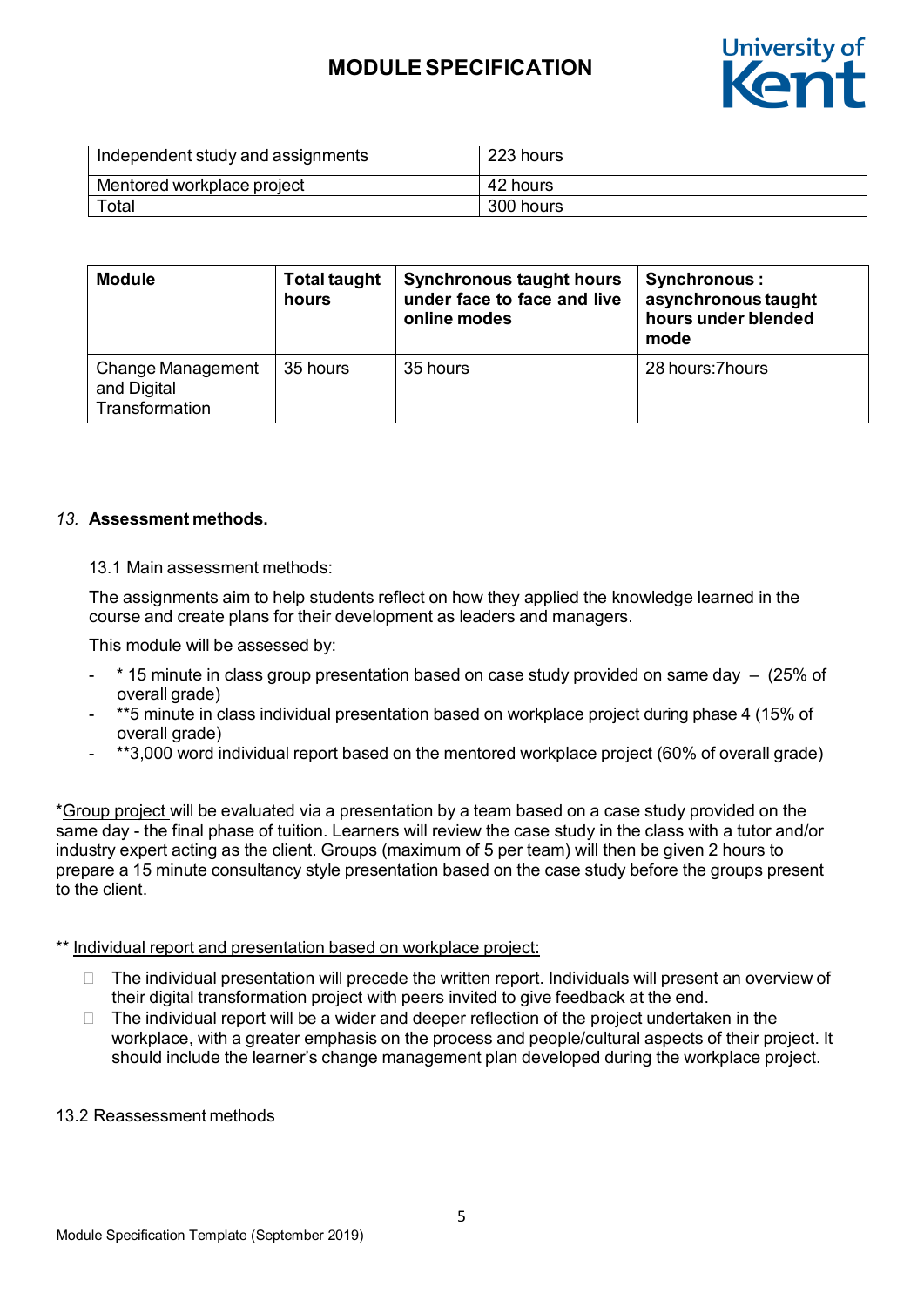

| <b>Module learning</b><br>outcome              |                        | 8.1              | 8.2                       | 8.3              | 8.4         | 8.5              | 8.6              | 8.7              | 9.1              | 9.2                       | 9.3          |
|------------------------------------------------|------------------------|------------------|---------------------------|------------------|-------------|------------------|------------------|------------------|------------------|---------------------------|--------------|
| Learning/teaching<br>method                    | <b>Hours allocated</b> |                  |                           |                  |             |                  |                  |                  |                  |                           |              |
| Self study                                     | 223                    | $\boldsymbol{x}$ | $\mathbf x$               | $\mathbf x$      | $\mathbf x$ | $\mathbf x$      | $\mathbf x$      | $\mathbf x$      |                  |                           |              |
| <b>Seminars</b>                                | 35                     | $\boldsymbol{x}$ | $\boldsymbol{x}$          | $\boldsymbol{x}$ | X           | X                | $\boldsymbol{x}$ | $\boldsymbol{x}$ |                  | $\boldsymbol{x}$          | $\mathbf x$  |
| Workplace learning<br><b>Assessment method</b> | 42                     |                  | $\mathbf{x}$              | X                | X           | X                |                  | $\mathbf{x}$     |                  | $\mathbf x$               | $\mathbf x$  |
| Group presentation<br>based on case study      |                        | X                | $\boldsymbol{\mathsf{x}}$ |                  |             | $\boldsymbol{x}$ |                  |                  | $\boldsymbol{x}$ |                           |              |
| Individual workplace<br>project presentation   |                        | $\mathbf x$      |                           |                  | X           |                  |                  | $\mathbf x$      |                  | $\boldsymbol{\mathsf{x}}$ | $\mathbf{x}$ |
| Individual workplace<br>project report         |                        | X                | X                         | $\boldsymbol{x}$ | X           |                  | $\boldsymbol{x}$ | $\mathbf x$      |                  | $\boldsymbol{x}$          | $\mathbf{x}$ |

### *14. Map of Module Learning Outcomes (sections 8 & 9) to Learning and Teaching Methods (section12) and methods of Assessment (section 13)*

### 15. **Inclusive module design**

The Collaborative Partner recognises and has embedded the expectations of current equality legislation, by ensuring that the module is as accessible as possible by design. Additional alternative arrangements for students with Inclusive Learning Plans (ILPs)/ declared disabilities will be made on an individual basis, in consultation with the relevant policies and support services.

The inclusive practices in the guidance (see Annex B Appendix A) have been considered in order to support all students in the following areas:

- a) Accessible resources and curriculum
- b) Learning, teaching and assessment methods

#### 16. **Campus(es) or centre(s) where module will be delivered**

Pearson College London premises and external organisations for work-based projects

### 17. **Internationalisation**

By the very nature of the topics included in this module, a theme of internationalisation runs throughout the module.